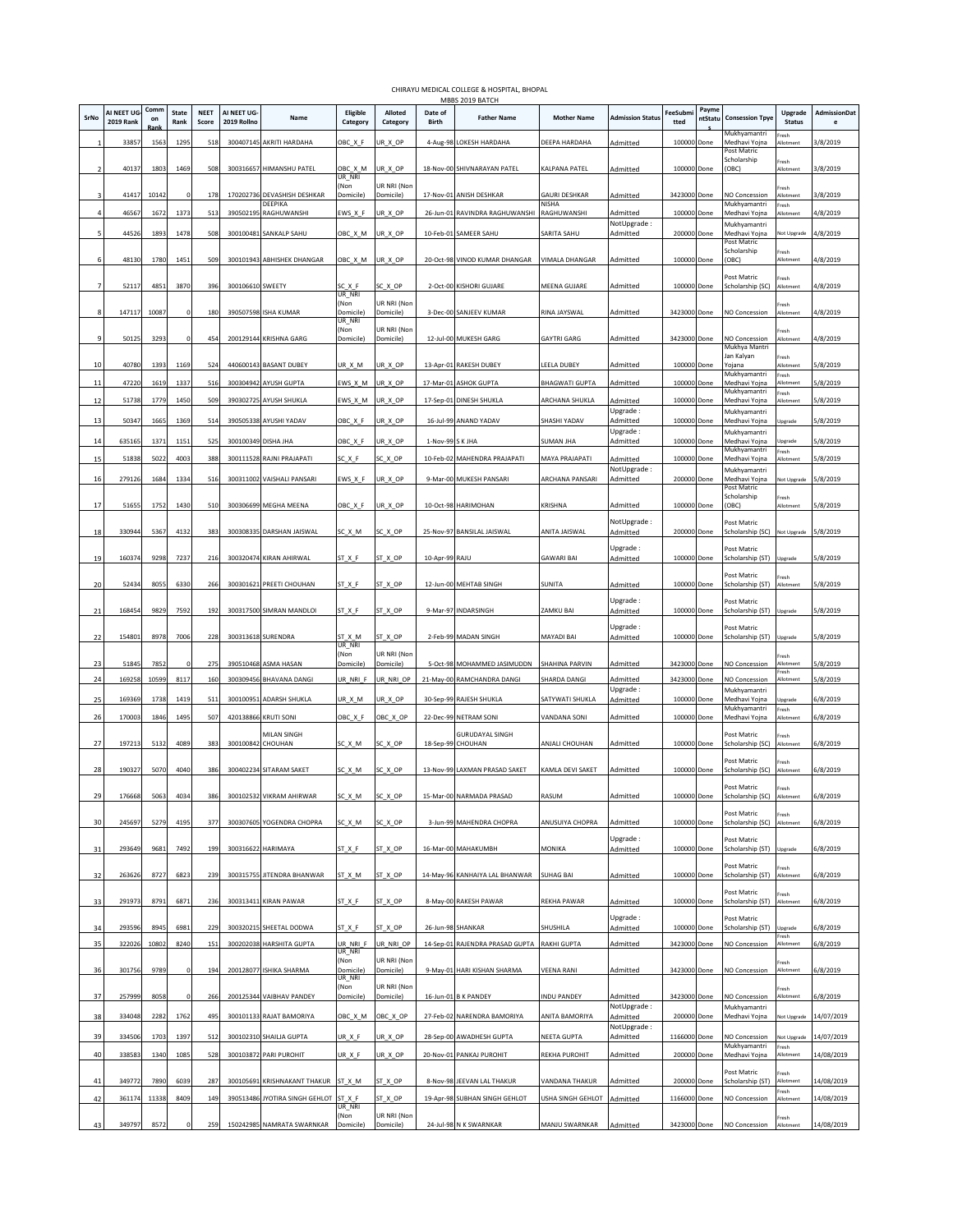|                |        |       |      |     |                   |                               |          |           |          |                                            |                                          | NotUpgrade:             |              |            | Mukhyamantri                    |                     |                        |
|----------------|--------|-------|------|-----|-------------------|-------------------------------|----------|-----------|----------|--------------------------------------------|------------------------------------------|-------------------------|--------------|------------|---------------------------------|---------------------|------------------------|
|                | 382381 | 1747  | 1425 | 510 | 440600548         | AAKANKSHA BADAL               | UR_X_F   | UR_X_OP   |          | 20-Feb-00 NEERAJ BADAL                     | ANJANI BADAL                             | Admitted<br>NotUpgrade: | 100000       | Done       | Medhavi Yojna<br>Mukhyamantri   | lot Upgrade         | 15/07/2019             |
| 45             | 410391 | 1885  | 1525 | 506 | 300400294         | CHANCHAL SINGH                | UR X F   | UR_X_OP   |          | 30-Jun-00 DINESH SINGH                     | SUNITA SINGH                             | Admitted                | 25000 Done   |            | Medhavi Yojna                   | Vot Upgrade         | 15/07/2019             |
| 46             | 403503 | 1748  | 1426 | 510 |                   | 260309554 SAUHARD JAIN        | EWS_X_M  | UR_X_OP   |          | 20-Jul-01 ANIL JAIN                        | PRABHA JAIN                              | NotUpgrade:<br>Admitted | 100000 Done  |            | Mukhyamantri<br>Medhavi Yojna   | Vot Upgrade         | 15/07/2019             |
| 4              | 460392 | 1929  | 1558 |     |                   | SHUBHANG                      |          |           |          |                                            |                                          | NotUpgrade:<br>Admitted | 25000        |            | Mukhyamantri                    |                     |                        |
|                |        |       |      | 504 | 300202750         | SHRIVASTAVA                   | UR_X_M   | UR_X_OP   |          | 23-May-99 SACHIN SHRIVASTAVA               | SUMAN SHRIVASTAVA                        |                         |              | Done       | Aedhavi Yojna<br>Post Matric    | lot Upgrade         | 15/07/2019             |
| 48             | 518400 | 2136  | 1714 | 497 |                   | 300308638 NITISH BIRLA        | OBC_X_M  | OBC_X_OP  |          | 4-Aug-98 ROOPNARAYAN BIRLA                 | <b>BHAGVAT BIRLA</b>                     | NotUpgrade:<br>Admitted | 100000 Done  |            | Scholarship<br>(OBC)            | lot Upgrade         | 15/07/2019             |
|                |        |       |      |     |                   |                               |          |           |          |                                            |                                          | NotUpgrade:             |              |            | Post Matric                     |                     |                        |
| 49             | 21522  | 8389  | 6577 | 252 |                   | 300318733 SHEETAL DODWE       | ST X F   | ST_X_OP   |          | 25-Oct-98 VIKRAM DODWE                     | ANGURI BAI DODWE<br><b>BABY TABASSUM</b> | Admitted                | 100000 Done  |            | Scholarship (ST)                | Not Upgrade<br>resh | 15/07/2019             |
| 50             | 379553 | 10045 | 7742 | 182 | 300103479         | AMAN KABEER KHAN              | UR_NRI_M | UR_NRI_OP |          | 17-Jul-98 SHAKIL AHMED KHAN                | QURESHI                                  | Admitted                | 3423000      | Done       | <b>NO Concession</b>            | llotment<br>resh    | 15/07/2019             |
| 51             | 372491 | 7769  | 6115 | 279 |                   | 311109340 PRAYUSHAA UPADHYAY  | UR NRI F | UR_NRI_OP |          | 13-Feb-01 SANJAY UPADHYAY                  | RAKSHA UPADHYAY                          | Admitted                | 3423000      | Done       | NO Concession                   | <b>Illotment</b>    | 15/07/2019             |
| 52             | 35928  | 1907  | 1538 | 505 | 300501693         | ALFIYA KAGZI                  | :WS_X_F  | UR_X_OP   |          | 4-Jan-00 QUID JOHAR KAGZI                  | MUNIRA KAGZI                             | NotUpgrade:<br>Admitted | 100000       | Done       | Mukhyamantri<br>Medhavi Yojna   | lot Upgrade         | 16/07/2019             |
| 53             | 39995  | 2175  | 1747 | 496 | 300104291         | MOHAMMAD ZUBER<br>MANSOORI    | OBC_X_M  | OBC_X_OP  |          | 4-Oct-02 ABDUL SAMEEM KHAN                 | ANEESHA KHATOON                          | NotUpgrade:<br>Admitted | 100000       | Done       | Mukhyamantri<br>Medhavi Yojna   | lot Upgrade         | 16/07/2019             |
|                |        |       |      |     |                   |                               |          |           |          |                                            |                                          | NotUpgrade:             |              |            | Mukhyamantri                    |                     |                        |
| 54             | 37162  | 2037  | 1634 | 500 |                   | 440601044 MURARI KUSUMYA      | UR_X_M   | UR_X_OP   |          | 15-May-01 JAGDISH KUSUMYA                  | AXMI KUSUMYA                             | Admitted<br>NotUpgrade: |              | 25000 Done | Medhavi Yojna<br>Mukhyamantri   | lot Upgrade         | 16/07/2019             |
| 55             | 35817  | 1800  | 1466 | 508 |                   | 300101909 NAUSHEEN FATMA      | EWS_X_F  | UR_X_OP   |          | 13-Dec-99 SYED NAZIR UDDIN                 | SHABNAM FATMA                            | Admitted                | 25000        | Done       | Medhavi Yojna                   | lot Upgrade         | 16/07/2019             |
|                |        |       |      |     |                   |                               |          |           |          |                                            |                                          | NotUpgrade:             |              |            | Post Matric<br>Scholarship      |                     |                        |
| 56             | 37223  | 2087  | 1673 | 499 |                   | 300303980 GAURAV NAVLAKHE     | OBC_X_M  | UR_X_OP   |          | 30-Jun-99 KANHAIYALAL NAVLAKHE             | LALITA NAVLAKHE                          | Admitted                | 100000 Done  |            | (OBC)                           | lot Upgrade         | 16/07/2019             |
| 57             | 40114  | 5765  | 4571 | 358 |                   | 300317838 MAYURKANT PATELE    | SC_X_M   | SC X OP   |          | 8-Aug-98 LAKHANLAL PATELE                  | SUSHAMA PATELE                           | NotUpgrade:<br>Admitted | 100000 Done  |            | Post Matric<br>Scholarship (SC) | Not Upgrade         | 16/07/2019             |
|                |        |       |      |     |                   |                               |          |           |          |                                            |                                          |                         |              |            | ost Matric                      | resh                |                        |
| 58             | 35583  | 8119  | 6374 | 263 | 300313091         | NARENDRA MARKAM               | ST_X_M   | ST_X_OP   |          | 30-Dec-99 VISHNU SINGH                     | SUSHEELA                                 | Admitted                | 25000        | Done       | Scholarship (ST)                | llotment            | 16/07/2019             |
| 59             | 39111  | 2168  | 1741 | 496 | 300403412         | MANN AWADHIYA                 | OBC_X_F  | OBC_X_OP  |          | 6-Apr-00 ANAND AWADHIYA                    | MONIKA AWADHIYA                          | NotUpgrade:<br>Admitted | 1166000      | Done       | NO Concession                   | lot Upgrade         | 16/07/2019             |
|                |        |       |      |     |                   |                               |          |           |          |                                            |                                          | NotUpgrade:             | 100000 Done  |            | Mukhyamantri                    |                     |                        |
| 60             | 44737  | 2178  | 1750 | 496 |                   | 300306660 ADITI SHIVHARE      | OBC_X_F  | OBC_X_OP  |          | 27-Jun-99 RAKESH SHIVHARE                  | RITU SHIVHARE                            | Admitted                |              |            | Medhavi Yojna<br>Mukhyamantri   | lot Upgrade<br>resh | 17/07/2019             |
| 61             | 41438  | 2171  | 1744 | 496 |                   | 440212037 ANKITA SINGH        | OBC_X_F  | OBC_X_OP  |          | 31-Aug-99 NARENDRA PRATAP SINGH USHA SINGH |                                          | Admitted<br>NotUpgrade: | 25000 Done   |            | Medhavi Yojna<br>Mukhyamantri   | Allotment           | 17/07/2019             |
| 62             | 40192  | 1743  | 1374 | 514 | 300403974         | CHANDANA DAS                  | EWS_X_F  | UR_X_OP   |          | 9-Nov-99 SHARAD KUMAR DAS                  | <b>SANGEETA DAS</b>                      | Admitted                | 200000       | Done       | Medhavi Yoina                   | <b>Vot Upgrade</b>  | 17/07/2019             |
| 63             | 44444  | 2156  | 1731 | 496 | 300300855         | HEMENDRA MALVIYA              | OBC X M  | OBC_X_OP  |          | 31-Jan-99 RAMESHWAR MALVIYA                | SUNITA MALVIYA                           | NotUpgrade:<br>Admitted | 25000        | Done       | Mukhyamantri<br>Medhavi Yojna   | lot Upgrade         | 17/07/2019             |
| 64             | 41534  | 2200  | 1768 | 495 | 300303311         | NIKITA MAHESHWARI             | OBC_X_F  | OBC_X_OP  | 8-Jun-98 | PHOOLCHAND<br>MAHESHWARI                   | ANITA MAHESHWARI                         | Admitted                | 25000        | Done       | Mukhyamantri<br>Medhavi Yojna   | resh<br>llotment    | 17/07/2019             |
|                |        |       |      |     |                   |                               |          |           |          |                                            |                                          | NotUpgrade:             |              |            | Mukhyamantri                    |                     |                        |
| 65             | 43337  | 1915  | 1545 | 505 | 300501086         | RAKSHA AGRAWAL                | UR X F   | JR_X_OP   |          | 6-Feb-99 RAJENDRA AGRAWAL                  | ANITA AGRAWAL                            | Admitted<br>NotUpgrade: | 100000       | Done       | Medhavi Yojna<br>Mukhyamantri   | lot Upgrade         | 17/07/2019             |
| 66             | 43319  | 1881  | 1522 | 506 |                   | 300301457 RUMANSHI CHAPROT    | EWS_X_F  | UR X OP   |          | 18-May-00 SHEKHAR CHAPROT                  | <b>SUNITA CHAPROT</b>                    | Admitted                | 100000 Done  |            | Medhavi Yoina                   |                     | lot Upgrade 17/07/2019 |
| 67             | 4443   | 2084  | 1671 | 499 |                   | 300301386 SACHIN RATHORE      | OBC_X_M  | UR_X_OP   |          | 5-Mar-01 MUKESH RATHORE                    | MANJULA RATHORE                          | NotUpgrade:<br>Admitted | 100000 Done  |            | Mukhyamantri<br>Medhavi Yojna   | lot Upgrade         | 17/07/2019             |
| 68             | 44018  | 1954  | 1577 | 503 |                   | 300103828 SHUBHAM CHHATANI    | EWS_X_M  | UR_X_OP   |          | 2-Jun-00 DILIP CHHATANI                    | HARSHA CHHATANI                          | NotUpgrade:<br>Admitted | 100000 Done  |            | Mukhyamantri<br>Medhavi Yojna   | Vot Upgrade         | 17/07/2019             |
|                |        |       |      |     |                   |                               |          |           |          |                                            |                                          | NotUpgrade:             |              |            | Mukhyamantri                    |                     |                        |
| 69             | 44196  | 2009  | 1616 | 501 |                   | 300310993 SOFIYA KHAN         | EWS_X_F  | UR_X_OP   |          | 23-Feb-00 YUSUF KHAN                       | PARVEEN KHAN                             | Admitted<br>NotUpgrade: | 100000       | Done       | Medhavi Yoina<br>Mukhyamantri   | lot Upgrade         | 17/07/2019             |
| 70             | 43301  | 1462  | 1218 | 522 | 300204537         | YAGNESH JHA                   | OBC_X_M  | UR_X_OP   |          | 29-Jun-00 KUNJ BIHARI JHA                  | SANGITA JHA                              | Admitted                | 25000        | Done       | Medhavi Yojna                   | lot Upgrade         | 17/07/2019             |
|                |        |       |      |     |                   |                               |          |           |          |                                            |                                          | NotUpgrade:             |              |            | Post Matric                     |                     |                        |
| 71             | 45227  | 5667  | 4494 | 362 | 300106695 DEV RAI |                               | SC_X_M   | SC X OP   |          | 12-Mar-00 LAXMI NARAYAN RAI                | NEERAJ RAI                               | Admitted                | 25000 Done   |            | Scholarship (SC)                | Not Upgrade         | 17/07/2019             |
| 72             | 41662  | 5617  | 4459 | 364 | 300316568         | JAYPRAKASH<br>CHAUDHARY       | SC_X_M   | SC_X_OP   |          | 12-Jun-96 RAMAVTAR CHAUDHARY               | DUASIYA CHAUDHARY Admitted               |                         | 25000 Done   |            | Post Matric<br>Scholarship (SC) | resh<br>Allotment   | 17/07/2019             |
|                |        |       |      |     |                   |                               |          |           |          |                                            |                                          | NotUpgrade:             |              |            | ost Matric                      |                     |                        |
|                | 4556   | 5708  | 4524 | 360 |                   | 300313977 TANIYA LODWAL       | SC X F   | SC X OP   |          | 2-Jan-00 HARISH LODWAL                     | RANI LODWAI                              | Admitted                | 100000 Done  |            | cholarship (SC)                 | Not Upgrade         | 17/07/2019             |
|                |        |       |      |     |                   |                               |          |           |          |                                            |                                          | NotUpgrade:             |              |            | Post Matric                     |                     |                        |
| 74             | 45804  | 8696  | 6799 | 240 |                   | 300301775 LOKESH SENGAR       | ST_X_M   | ST_X_OP   |          | 10-Jan-00 JEEVANSINGH                      | SURMI                                    | Admitted                | 25000 Done   |            | Scholarship (ST)                | Not Upgrade         | 17/07/2019             |
| 75             | 42190  | 8456  | 6624 | 249 |                   | 300502252 NARENDRA SINGH      | ST_X_M   | ST_X_OP   |          | 18-Feb-00 GOVINDRAO                        | RAMKALI                                  | Admitted                |              | 25000 Done | Post Matric<br>Scholarship (ST) | Fresh<br>Allotment  | 17/07/2019             |
| 76             | 44040  | 2005  | 1613 | 501 |                   | 300101495 ABHISHREE CHAUHAN   | UR_X_F   | UR_X_OP   |          | 13-Oct-99 HEMANT CHAUHAN                   | <b>GEETA CHAUHAN</b>                     | NotUpgrade:<br>Admitted | 1166000 Done |            | NO Concession                   | lot Upgrade         | 17/07/2019             |
|                |        |       |      |     |                   |                               |          |           |          |                                            |                                          | NotUpgrade:             |              |            |                                 |                     |                        |
| 7 <sup>1</sup> | 43268  | 731   | 646  | 556 |                   | 300100268 DEV KHEMCHANDANI    | UR X M   | UR_X_OP   |          | 14-Sep-00 DURGESH KHEMCHANDANI             | HINA KHENCHANDAN                         | Admitted<br>NotUpgrade: | 1166000 Done |            | NO Concession                   | lot Upgrade         | 17/07/2019             |
| 78             | 43968  | 1937  | 1564 | 504 |                   | 300103540 KINSHU SAHU         | UR_X_F   | UR_X_OP   |          | 18-Jun-99 KAILASH NARAYAN SAHU             | SUNITA SAHU                              | Admitted                | 1166000      | Done       | NO Concession                   | resh                | lot Upgrade 17/07/2019 |
| 79             | 40368  | 2169  | 1742 | 496 |                   | 300307386 POORNIMA YADAV      | OBC X F  | OBC_X_OP  |          | 5-Apr-00 HARSHBARDHAN YADAV                | AMOD YADAV                               | Admitted                | 1166000      | Done       | NO Concession                   | llotment<br>resh    | 17/07/2019             |
| 80             | 4312   | 9610  | 7443 | 202 | 300100389         | ANKUSH MISHRA                 | UR_NRI_M | UR_NRI_OP |          | 26-Aug-00 SUMANT KUMAR MISHRA              | <b>KUSUM MISHRA</b>                      | Admitted                | 3423000      | Done       | NO Concession                   | llotment            | 17/07/2019             |
| 81             | 42102  | 7768  | 611  | 279 | 300403009         | ARYAN BUDHWANI                | UR_NRI_M | UR_NRI_OP |          | 8-Jun-01 DHARMENDRA BUDHWANI               | <b>YOTI BUDHWANI</b>                     | Admitted                | 3423000      | Done       | <b>NO Concession</b>            | resh<br>llotmer     | 17/07/2019             |
| 82             | 42946  | 9062  | 7071 | 225 | 300102255         | SYED ZAID ALI                 | JR_NRI_M | UR_NRI_OP |          | 21-Apr-00 SYED AZHAR ALI                   | RANA ALI                                 | Admitted                | 3423000      | Done       | NO Concession                   | resh<br>llotment    | 17/07/2019             |
| 83             | 51081  | 1825  | 1483 | 508 |                   | 300202831 ABHISHEK GOYAL      | EWS_X_M  | UR_X_OP   |          | 7-Nov-00 SANTOSHILAL GOYAL                 | REKHA GOYAL                              | NotUpgrade:<br>Admitted |              | 25000 Done | Mukhyamantri<br>Medhavi Yojna   | lot Upgrade         | 18/07/2019             |
|                |        |       |      |     |                   |                               |          |           |          |                                            |                                          | NotUpgrade:             |              |            | Mukhyamantri                    |                     |                        |
| 84             | 49145  | 1613  | 1333 | 516 | 300101204         | AYUSH AGARWAL                 | UR_X_M   | UR_X_OP   |          | 26-Apr-00 SHAILESH AGARWAL                 | RADHA AGARWAL                            | Admitted<br>NotUpgrade: | 25000        | Done       | Medhavi Yojna<br>Mukhyamantri   | lot Upgrade         | 18/07/2019             |
| 85             | 49390  | 1699  | 1393 | 512 |                   | 300303868 AYUSHI JAIN         | EWS_X_F  | UR_X_OP   | 1-Dec-01 | AJAY                                       | NEETA<br>MANORAMA                        | Admitted                | 100000       | Done       | Medhavi Yojna                   | lot Upgrade         | 18/07/2019             |
| 86             | 51921  | 2043  | 1640 | 500 |                   | 300100383 MEGHA CHOUHAN       | OBC_X_F  | UR_X_OP   |          | MAHENDRA SINGH<br>4-Aug-98 CHOUHAN         | CHOUHAN                                  | NotUpgrade:<br>Admitted | 25000        | Done       | Mukhyamantri<br>Medhavi Yojna   | lot Upgrade         | 18/07/2019             |
| 87             | 46838  | 5628  | 4468 | 363 | 300317197         | NIRMALA                       | SC_X_F   | SC_X_OP   |          | 15-Jan-99 LAXMI NARAYAN                    | KALAWATI                                 | Admitted                | 25000        | Done       | Mukhyamantri<br>Medhavi Yojna   | Fresh<br>Allotment  | 18/07/2019             |
|                |        |       |      |     |                   |                               |          |           |          |                                            |                                          | NotUpgrade:             | 25000        |            | Mukhyamantri                    |                     |                        |
| 88             | 49865  | 1750  | 1428 | 510 |                   | 300318207 PRAGYA AGRAWAL      | EWS_X_F  | UR_X_OP   |          | 29-Oct-98 MANOJ AGRAWAL                    | SARITA                                   | Admitted<br>NotUpgrade: |              | Done       | Medhavi Yojna<br>Mukhyamantri   | lot Upgrade         | 18/07/2019             |
| 89             | 52326  | 2051  | 1646 | 500 |                   | 300102828 PRIYDARSHI UPADHYAY | UR X F   | UR_X_OP   |          | 21-Apr-01 ASHISH UPADHYAY                  | KIRAN UPADHYAY                           | Admitted<br>NotUpgrade: | 100000       | Done       | Medhavi Yojna<br>Mukhyamantri   | lot Upgrade         | 18/07/2019             |
| 90             | 49047  | 1605  | 1326 | 516 |                   | 300103147 RAJEEV DANGI        | OBC_X_M  | UR_X_OP   |          | 12-Sep-97 SHYAM SINGH DANGI                | SHYAM WATI                               | Admitted                |              | 25000 Done | Medhavi Yojna                   | lot Upgrade         | 18/07/2019             |
| 91             | 51882  | 2017  | 162  | 501 |                   | 300102636 RASHMI PATEL        | OBC_X_F  | UR_X_OP   |          | 27-May-00 HARI SHANKAR                     | ASHA PATEL                               | NotUpgrade:<br>Admitted | 25000        | Done       | Mukhyamantri<br>Medhavi Yojna   | lot Upgrade         | 18/07/2019             |
|                |        |       |      |     |                   |                               |          |           |          |                                            |                                          | NotUpgrade:             |              |            | Mukhyamantri                    |                     |                        |
| 92             | 51590  | 1949  | 1574 | 503 | 300303343         | SHILPA PANWAR                 | OBC_X_F  | UR_X_OP   |          | 5-Mar-99 NARENDRA PANWAR                   | SHIVKALA                                 | Admitted<br>NotUpgrade: | 25000        | Done       | Medhavi Yojna<br>Mukhyamantri   | lot Upgrade         | 18/07/2019             |
| 93             | 49975  | 1789  | 1458 | 509 |                   | 300201500 SHIVANGI SHARMA     | UR_X_F   | UR_X_OP   |          | 7-May-00 SUNIL SHARMA                      | ANAMIKA SHARMA                           | Admitted                | 100000 Done  |            | Medhavi Yojna                   | lot Upgrade         | 18/07/2019             |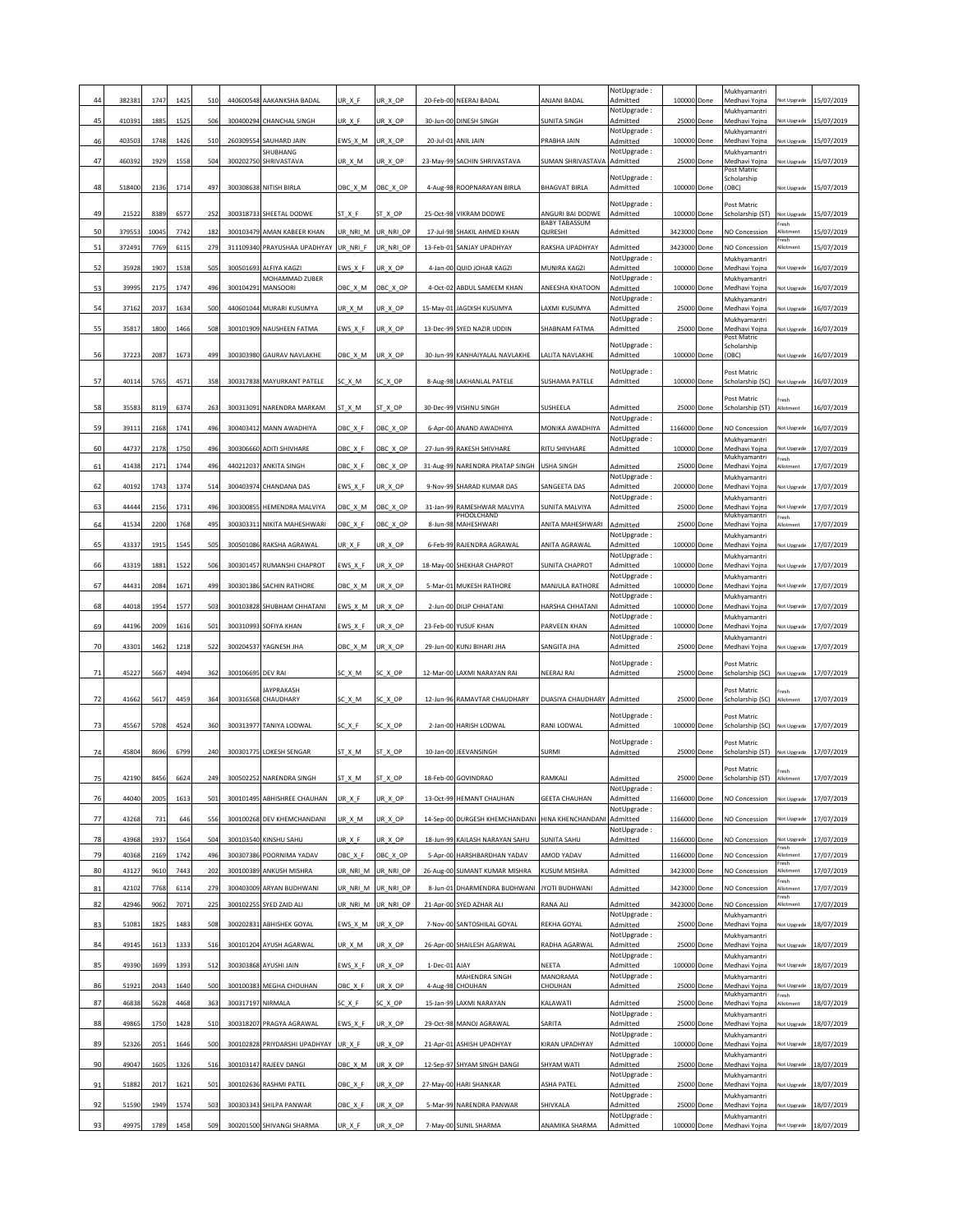|            | 48927            | 1389         | 116          | 524        | 300201403              | SHIVANI TOMAR                                 | UR X F               | UR_X_OP                |                 | 6-Oct-99 MAHENDRA SINGH TOMAR                           | SUDHA TOMAR                           | NotUpgrade:<br>Admitted | 25000               | Done         | Mukhyamantri<br>Medhavi Yojna                  | lot Upgrade                                | 18/07/2019               |
|------------|------------------|--------------|--------------|------------|------------------------|-----------------------------------------------|----------------------|------------------------|-----------------|---------------------------------------------------------|---------------------------------------|-------------------------|---------------------|--------------|------------------------------------------------|--------------------------------------------|--------------------------|
| 95         | 51281            | 1916         | 1546         | 505        | 300311283              | SHRADHA KHANDELWAL                            | UR_X_F               | UR_X_OP                |                 | 22-Jan-02 NIKHILESH KHANDELWAL                          | ARCHANA<br>KHANDELWAL                 | NotUpgrade:<br>Admitted | 100000 Done         |              | Mukhyamantri<br>Medhavi Yojna                  | lot Upgrade                                | 18/07/2019               |
| 96         | 46468            | 2159         | 1733         | 496        | 300318205              | SHRIRAM PARMAR                                | OBC X M              | OBC X OP               |                 | 12-Jan-98 RAMNARAYAN PARMAR                             | <b>MANSHA PARMAR</b>                  | Admitted                | 25000               | Done         | Mukhvamantri<br>Aedhavi Yojna                  | resh<br><b>Illotment</b>                   | 18/07/2019               |
| 97         | 49931            | 1776         | 1447         | 509        | 300400421              | <b>UDITA GUPTA</b>                            | UR X F               | UR_X_OP                |                 | 29-Jul-97 UMESH GUPTA                                   | SANGEETA                              | NotUpgrade:<br>Admitted | 100000 Done         |              | Mukhyamantri<br>Medhavi Yojna                  | Not Upgrade                                | 18/07/2019               |
| 98         | 49332            | 1676         | 1376         | 513        | 300106040              | YOGITA GUPTA                                  | UR X F               | UR_X_OP                |                 | 28-Feb-01 MAHESH KUMAR GUPTA                            | ANITA GUPTA                           | NotUpgrade:<br>Admitted | 25000               | Done         | Mukhyamantri<br>Medhavi Yojna                  | lot Upgrade                                | 18/07/2019               |
|            |                  |              |              |            |                        |                                               |                      |                        |                 |                                                         |                                       | NotUpgrade:             |                     |              | Post Matric<br>Scholarship                     |                                            |                          |
| 99         | 52501            | 2142         | 1719         | 497        | 300110543              | JEETENDRA SINGH                               | OBC X M              | OBC X OP               |                 | 5-Jul-96 PRABHAKAR SINGH                                | PRABHAVATI SINGH                      | Admitted                | 25000 Done          |              | (OBC)<br>Post Matric                           | Vot Upgrade                                | 18/07/2019               |
| 100        | 51831            | 1996         | 1606         | 502        | 300309449              | <b>SUBHASH BIRLA</b>                          | OBC X M              | UR X OP                |                 | 2-Apr-98 MAHAVEER                                       | DURGA                                 | NotUpgrade:<br>Admitted | 25000 Done          |              | Scholarship<br>OBC)                            | Vot Upgrade                                | 18/07/2019               |
| 101        | 46594            | 5627         | 446          | 363        | 300301171              | DIKSHA MESHRAM                                | SC X F               | SC_X_OP                | 27-Jul-98       | RAVINDRA NATH<br>MESHRAM                                | PUSTKALA MESHRAM                      | Admitted                | 25000               | Done         | Post Matric<br>Scholarship (SC)                | resh<br>Allotment                          | 18/07/2019               |
|            |                  |              |              |            |                        |                                               |                      |                        |                 |                                                         |                                       |                         |                     |              | Post Matric                                    | Fresh                                      |                          |
| 102        | 46471            | 5460         | 4335         | 371        | 300205597              | RITIK SOLANKI                                 | SC_X_M               | SC_X_OP                |                 | 22-Jul-00 TULSIDAS SOLANKI                              | MANJU SOLANKI                         | Admitted                | 25000 Done          |              | Scholarship (SC)                               | Allotment                                  | 18/07/2019               |
| 103        | 4845             | 8815         | 688          | 235        | 300314112              | GYANESWARI WASKEL                             | ST_X_F               | ST_X_OP                |                 | 2-Jun-99 RAJU WASKEL                                    | SITA WASKEL                           | Admitted                | 25000               | Done         | Post Matric<br>Scholarship (ST)                | resh<br>llotmen                            | 18/07/2019               |
| 104        | 48311            | 7866         | 618          | 274        | 300320249              | <b>JUGADA JAMRA</b>                           | ST_X_M               | ST X OP                |                 | 6-Jun-99 KALAM SINGH JAMRA                              | BHINA                                 | Admitted                | 25000 Done          |              | Post Matric<br>Scholarship (ST)                | resh<br><b>Nlotment</b>                    | 18/07/2019               |
|            |                  |              |              |            |                        |                                               |                      |                        |                 |                                                         |                                       |                         |                     |              | Post Matric                                    | Fresh                                      |                          |
| 105        | 48407            | 8266         | 6488         | 257        | 300314224              | MANTESH KIRAD                                 | ST_X_M               | ST_X_OP                |                 | 10-Oct-97 GULABSINGH                                    | RELAM                                 | Admitted                | 25000               | Done         | Scholarship (ST)                               | Allotment                                  | 18/07/2019               |
| 106        | 48550            | 8843         | 690          | 234        | 300317840              | SANDEEP CHOUHAN                               | ST_X_M               | ST_X_OP                |                 | 2-May-99 MOTILAL CHOUHAN                                | AXMI CHOUHAN                          | Admitted                | 25000               | Done         | ost Matric<br>Scholarship (ST)                 | resh<br>Allotment                          | 18/07/2019               |
| 107        | 48453            | 8744         | 6835         | 239        | 300320577              | SATISH MANDLOI                                | ST X M               | ST X OP                |                 | 21-Feb-00 SITARAM MANDLOI                               | <b>SFVANTI BAI</b><br>MANDLOI         | Admitted                | 25000 Done          |              | Post Matric<br>Scholarship (ST)                | resh<br>Allotment                          | 18/07/2019               |
|            |                  |              |              |            |                        | NISHCHAL JAIN                                 |                      |                        |                 |                                                         |                                       | NotUpgrade:             |                     |              | <b>NO Concession</b>                           |                                            |                          |
| 108<br>109 | 45875<br>46322   | 2085<br>1638 | 161<br>1351  | 502<br>515 | 300310803<br>300307459 | SAMARTH KANNOJIYA                             | EWS_X_M<br>UR_X_M    | UR_X_OP<br>UR_X_OP     |                 | 31-Oct-00 ARVIND JAIN<br>23-Jun-01 SANJAY KANNOJIYA     | MONIKA JAIN<br>SARITA KANNOJIYA       | Admitted<br>Admitted    | 1166000<br>1166000  | Done<br>Done | NO Concession                                  | lot Upgrade<br>resh<br><b>Motment</b>      | 18/07/2019<br>18/07/2019 |
| 110        | 47301            | 7072         | 5585         | 308        | 390506458              | MAHIMA JAIN                                   | UR_NRI_F             | UR_NRI_OP              |                 | 26-Sep-00 SANDEEP KUMAR JAIN                            | KIRTI JAIN                            | Admitted                | 3423000             | Done         | <b>NO Concession</b>                           | resh<br>Allotment                          | 18/07/2019               |
| 11.        | 48157            | 7743         | 609          | 280        | 390504518              | MEDHA CHANDAK                                 | UR_NRI_F             | UR_NRI_OP              | 6-Feb-02        | SHASHANK CHANDAK                                        | <b>SWETA CHANDAK</b>                  | Admitted                | 3423000             | Done         | <b>NO Concession</b>                           | resh<br>llotmen<br>resh                    | 18/07/2019               |
| 112        | 47382            | 7271         | 5741         | 300        | 300101190              | SHWETA DUBE                                   | UR_NRI_F             | UR_NRI_OP              |                 | 7-Sep-98 ANIL DUBE                                      | SALILA DUBE                           | Admitted                | 3423000             | Done         | NO Concession                                  | <b>Nlotment</b><br>resh                    | 18/07/2019               |
| 11.        | 4701             | 6228         | 493          | 341        | 30031098               | VAISHNAVI BIRLA                               | UR_NRI_F             | UR_NRI_OP              | 28-Sep-00       | SACHIN BIRLA                                            | AYSHREE BIRLA                         | Admitted<br>NotUpgrade: | 3423000             | Done         | NO Concession<br>Mukhyamantri                  | Allotment                                  | 18/07/2019               |
| 114        | 153271           | 2057         | 1650         | 500        | 300300348              | <b>ANKIT TYAGI</b>                            | EWS X M              | UR X OP                |                 | 8-May-01 KRISHNAKANT TYAGI                              | MEERA DEVI                            | Admitted                | 25000               | Done         | Medhavi Yoina<br>Mukhyamantri                  | <b>Vot Upgrade</b><br>resh                 | 19/07/2019               |
| 11         | 52937            | 5311         | 422          | 376        | 300302266              | ARTI DANDOTIYA                                | SC_X_F               | SC_X_OP                |                 | 18-Oct-99 POOJA RAM                                     | URMILA DEVI                           | Admitted<br>NotUpgrade: | 25000               | Done         | Medhavi Yojna<br>Mukhyamantri                  | <b>Motment</b>                             | 19/07/2019               |
| 116        | 143262           | 1923         | 1552         | 504        | 300308493              | AYUSHI JAIN                                   | EWS_X_F              | UR_X_OP                |                 | 7-May-99 SANJAY KUMAR<br><b>MADAN GOPAL</b>             | SAPNA                                 | Admitted<br>NotUpgrade: | 25000               | Done         | Medhavi Yojna<br>Mukhyamantri                  | Vot Upgrade                                | 19/07/2019               |
| 117        | 52714            | 2008         | 1557         | 505        | 440601042              | CHIRAG PIPERSANIYA                            | UR_X_M               | UR_X_OP                |                 | 12-Oct-00 PIPERSANIYA                                   | USHA PIPERSANIYA                      | Admitted                | 200000 Done         |              | Medhavi Yojna                                  | Vot Upgrade                                | 19/07/2019               |
| 118        | 141174           | 1742         | 142          | 511        | 300406982              | KARTIK PARASHAR                               | UR_X_M               | UR_X_OP                | 1-Jan-99        | ATUL PARASHAR                                           | KIRTI PARASHAR                        | NotUpgrade:<br>Admitted | 25000               | Done         | Mukhyamantri<br>Medhavi Yojna                  | lot Upgrade                                | 19/07/2019               |
| 119        | 167029           | 2207         | 1775         | 495        | 300103869              | MADHVI JAT                                    | OBC_X_F              | OBC_X_OP               |                 | 27-Jun-99 HARNAM SINGH JAT                              | KIRAN JAT                             | NotUpgrade:<br>Admitted | 25000 Done          |              | Mukhyamantri<br>Medhavi Yojna                  | Vot Upgrade                                | 19/07/2019               |
| 120        | 146340           | 2031         | 163          | 500        | 300106177              | MUSKAN PANDEY                                 | EWS X F              | JR X OP                | 29-Sep-00       | SUNIL KUMAR PANDEY                                      | <b>JUNITA PANDEY</b>                  | NotUpgrade:<br>Admitted | 25000               | Done         | Mukhyamantri<br>Medhavi Yojna                  | lot Upgrade                                | 9/07/2019                |
| 121        | 16347            | 2195         | 176          | 495        | 300103229              | NIMISH SONI                                   | OBC_X_M              | OBC_X_OP               |                 | 21-Apr-01 RAJESH SONI                                   | SANDHYA SONI                          | NotUpgrade:<br>Admitted | 25000               | Done         | Mukhyamantri<br>Medhavi Yojna                  | lot Upgrade                                | 19/07/2019               |
| 122        | 171362           | 2227         | 1791         | 494        |                        | 300309381 RAINY SONI                          | OBC_X_F              | OBC_X_OP               |                 | 29-Apr-00 PREM SHANKAR SONI                             | SADHANA SONI                          | NotUpgrade:<br>Admitted | 100000 Done         |              | Mukhyamantri<br>Medhavi Yojna                  | Not Upgrade                                | 19/07/2019               |
|            |                  |              |              |            |                        |                                               |                      |                        |                 |                                                         |                                       | NotUpgrade:             |                     |              | Post Matric<br>Scholarship                     |                                            |                          |
| 123        | 143506           | 2010         | 161          | 501        | 390363502              | AJAY SINGH RAJPUT                             | OBC_X_M              | UR_X_OP                |                 | 12-Feb-98 MAHESH SINGH RAJPUT                           | <b>GIRJA RAJPUT</b>                   | Admitted<br>NotUpgrade: | 25000 Done          |              | (OBC)<br>Post Matric                           | lot Upgrade                                | 19/07/2019               |
| 124        | 300770           | 5592         | 443          | 365        | 300204021              | AKSHAY KUMAR JATAV                            | SC_X_M               | SC_X_OP                |                 | 25-Nov-98 RAMASHANKAR                                   | MAMTA                                 | Admitted                | 25000 Done          |              | Scholarship (SC)                               | Vot Upgrade                                | 19/07/2019               |
| 125        | 175525           | 5490         | 4359         | 370        |                        | 300100934 GOUMED JAYANT                       | SC_X_M               | SC_X_OP                |                 | 22-Mar-01 ASHOK KUMAR JAYANT                            | <b>GEETA JAYANT</b>                   | NotUpgrade:<br>Admitted | 25000 Done          |              | Post Matric<br>Scholarship (SC)                | Not Upgrade                                | 19/07/2019               |
|            |                  |              |              |            |                        |                                               |                      |                        |                 |                                                         |                                       | NotUpgrade:             |                     |              | Post Matric                                    |                                            |                          |
| 126        | 181532           | 5511         | 437          | 368        |                        | 300202739 ROBIN SINGH                         | SC_X_M               | SC_X_OP                |                 | 8-May-00 OM PRAKASH                                     | AXMI DEVI                             | Admitted<br>NotUpgrade: | 25000 Done          |              | Scholarship (SC)                               | Not Upgrade                                | 19/07/2019               |
| 127        | 162017           | 2079         | 1667         | 499        |                        | 390512130 ANURADHA AGRAWAL<br>ASHISH KUMAR    | EWS_X_F              | UR_X_OP                |                 | 12-Aug-01 KRISHNA KANT AGRAWAL                          | ARCHANA AGRAWAL                       | Admitted<br>NotUpgrade: | 1166000 Done        |              | NO Concession                                  | lot Upgrade                                | 19/07/2019               |
| 128        | 172847           | 5000         | 3988         | 389        | 300101233              | AHIRWAR                                       | $SC_X_M$             | SC_X_OP                |                 | 13-Oct-00 G L AHIRWAR                                   | MAMTA AHIRWAR                         | Admitted                | 1166000             | Done         | <b>NO Concession</b>                           | Vot Upgrade<br>resh                        | 19/07/2019               |
| 129<br>130 | 133004<br>139956 | 7353<br>9139 | 5805<br>7121 | 296<br>222 | 300104679<br>300300384 | NAZIYA FAIYAZ<br>RISHIKA BAFNA                | UR NRI F<br>UR_NRI_F | UR_NRI_OP<br>UR_NRI_OP |                 | 27-Oct-96 FAIYAZ AHMAD<br>17-Mar-00 DEVENDRA BAFNA      | SAMEENA SAIEDI<br>ARCHNA BAFNA        | Admitted<br>Admitted    | 3423000<br>3423000  | Done<br>Done | NO Concession<br>NO Concession                 | llotment<br>resh<br>Allotment              | 19/07/2019<br>19/07/2019 |
| 131        | 80326            | 5795         | 4596         | 357        | 300102764              | <b>SALONI SINGH</b><br>BHADORIYA              | UR_NRI_F             | UR NRI OP              |                 | 27-Nov-98 RAKESH SINGH BHADORIYA                        | SUNITA SINGH<br>BHADORIYA             | Admitted                | 3423000             | Done         | NO Concession                                  | Fresh<br>Allotment                         | 19/07/2019               |
| 132        | 424893           | 5895         | 4675         | 353        |                        | 300300098 BHAWNA VERMA                        | SC X F               | SC_X_OP                |                 | 5-Mar-99 BHARAT VERMA                                   | MANJULA VERMA                         | NotUpgrade:<br>Admitted | 100000 Done         |              | Mukhyamantri<br>Medhavi Yojna                  | Not Upgrade                                | 20/07/2019               |
|            | 375406           | 1600         |              |            |                        |                                               |                      |                        |                 |                                                         | TRIVENI                               | NotUpgrade:<br>Admitted |                     |              | Mukhyamantri<br>Medhavi Yojna                  |                                            | 20/07/2019               |
| 133<br>134 | 316479           | 1945         | 132<br>1571  | 516<br>503 | 300204316<br>300108914 | DEEPAK DHAKAD<br>DIVYA SINGH                  | OBC_X_M<br>OBC_X_F   | UR_X_OP<br>UR_X_OP     |                 | 1-Jan-99 RANVEER DHAKAD<br>17-Oct-97 DINESH PATEL       | NISHA SINGH                           | Admitted                | 25000<br>25000      | Done<br>Done | Mukhyamantri<br>Medhavi Yojna                  | lot Upgrade<br>resh<br><b>Nlotment</b>     | 20/07/2019               |
| 135        | 396276           | 2217         | 1782         | 494        | 300310969              | <b>GUNJAN BISEN</b>                           | OBC_X_F              | OBC_X_OP               |                 | 25-May-00 LAXMICHAND BISEN                              | MAMTA BISEN                           | NotUpgrade:<br>Admitted | 25000               |              | Mukhyamantri<br>Medhavi Yojna                  | Vot Upgrade                                | 20/07/2019               |
|            |                  |              |              |            |                        |                                               |                      |                        |                 |                                                         |                                       | NotUpgrade:             |                     | Done         | Mukhyamantri                                   |                                            |                          |
| 136        | 371033<br>330294 | 1464         | 1219         | 521        | 300109643<br>440602321 | <b>ISMAT KHAN</b><br>PUSHPENDRA KUMAR<br>SAHU | UR_X_F               | UR_X_OP                |                 | 15-Apr-98 GHULAM AHMED KHAN<br>2-Jan-90 HARNARAYAN SAHU | <b>ISHRAT ZAMA</b><br>MUNNI DEVI SAHU | Admitted                | 25000 Done<br>25000 |              | Medhavi Yojna<br>Mukhyamantri<br>Medhavi Yojna | lot Upgrade<br>Fresh                       | 20/07/2019<br>20/07/2019 |
| 137<br>138 | 316852           | 2163<br>2109 | 1737<br>1695 | 496<br>498 | 300316933              | RAHUL DHAKAD                                  | OBC_X_M<br>OBC_X_M   | OBC_X_OP<br>OBC_X_OP   |                 | 2-Apr-97 KESHAV SINGH DHAKAD                            | <b>GEETA BAI</b>                      | Admitted<br>Admitted    | 25000               | Done<br>Done | Mukhyamantri<br>Medhavi Yojna                  | <b>Motment</b><br>resh<br><b>Illotment</b> | 20/07/2019               |
|            | 393342           | 2000         | 1608         | 502        | 300100691              | SHIWANI SONGARA                               | EWS_X_F              | UR_X_OP                |                 | 6-Jun-99 SUNIL SINGH SONGARA                            | RAJNI SONGARA                         | NotUpgrade:             | 25000 Done          |              | Mukhyamantri<br>Medhavi Yojna                  | Vot Upgrade                                | 20/07/2019               |
| 139        |                  |              |              |            |                        |                                               |                      |                        |                 |                                                         |                                       | Admitted                |                     |              | Post Matric                                    | resh                                       |                          |
| 140        | 368656           | 8326         | 6529         | 255        | 300321146 DEEPAK       |                                               | ST_X_M               | ST X OP                | 4-Apr-96 SUKLAL |                                                         | <b>BHURLI</b>                         | Admitted                | 25000               | Done         | Scholarship (ST)                               | <b>Motment</b>                             | 20/07/2019               |
| 141        | 468847           | 8772         | 6856         | 237        | 300322157              | KANTILAL GOHIL                                | ST_X_M               | ST_X_OP                |                 | 5-Mar-00 KALUSINGH GOHIL                                | RANGLI                                | NotUpgrade:<br>Admitted | 100000              | Done         | Post Matric<br>Scholarship (ST)                | Not Upgrade                                | 20/07/2019               |
| 142        | 377330           | 1866         | 1509         | 506        | 300301218              | ANJALI DUBEY                                  | UR X F               | UR_X_OP                |                 | 14-Dec-99 VINOD DUBEY                                   | <b>MAMTA DUBEY</b>                    | NotUpgrade:<br>Admitted | 1166000             | Done         | <b>NO Concession</b>                           | lot Upgrade                                | 20/07/2019               |
| 143        | 343578           | 5639         | 4474         | 363        |                        | 300100616 ANADI MISHRA                        |                      | UR_NRI_M UR_NRI_OP     |                 | 14-May-00 ASHOK MISHRA                                  | KIRAN MISHRA                          | Admitted                | 3423000 Done        |              | NO Concession                                  | resh<br>Allotment                          | 20/07/2019               |